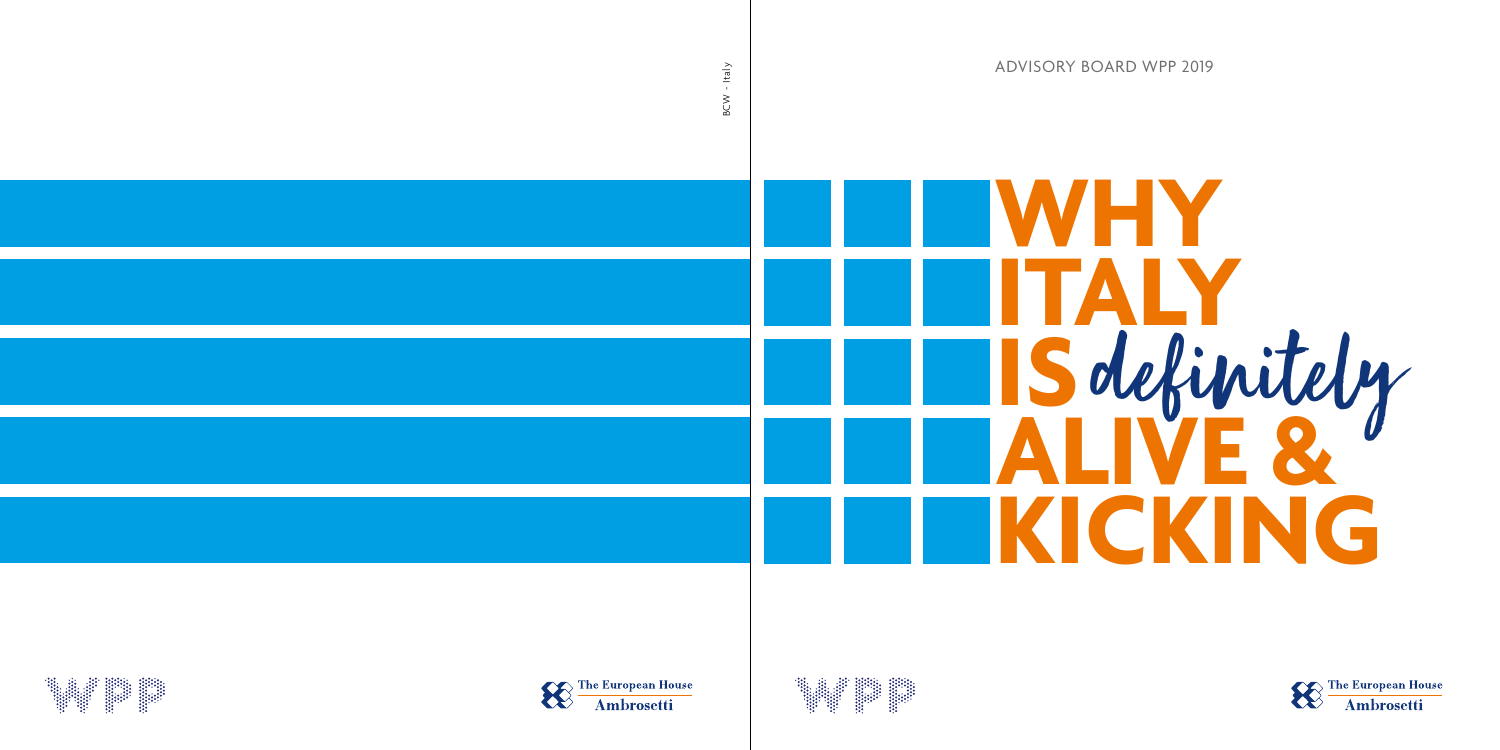## **PREFACE**

The project undertaken by the WPP Advisory Board/The European House – Ambrosetti is to showcase each year in its pamphlet (2019 marks its eighth edition) **ten companies which do business in Italy** and that have distinguished themselves in terms of economic results, ability to innovate, effective and involved communication with their stakeholders, commitment to the local areas in which they operate, investment and projects with high social impact. Our intent is to commend the "resilience" and expertise of Italy and its economy by highlighting the array of tangible and intangible features tied to the country's culture, entrepreneurship and "savoir faire".

And yet, the end-goal is not that of ignoring Italy's problem areas. In fact, the publication of the 2019 pamphlet coincides with an **extremely complex political, economic and social scenario**, from which emerges forcefully—and from a number of directions—the need to adopt better and more balanced development models and strategies.

It is a very ambitious challenge that is not easy to take on, except by dissecting and analyzing the issue of sustainable growth in all its various aspects (economic, environmental and social) and then reuniting them once again. From this standpoint, aside from mere mathematical calculation of the economic advantages and disadvantages of different choices, **business and government play a vital role in indicating, and thus determining, the future we want to leave to the next generations**.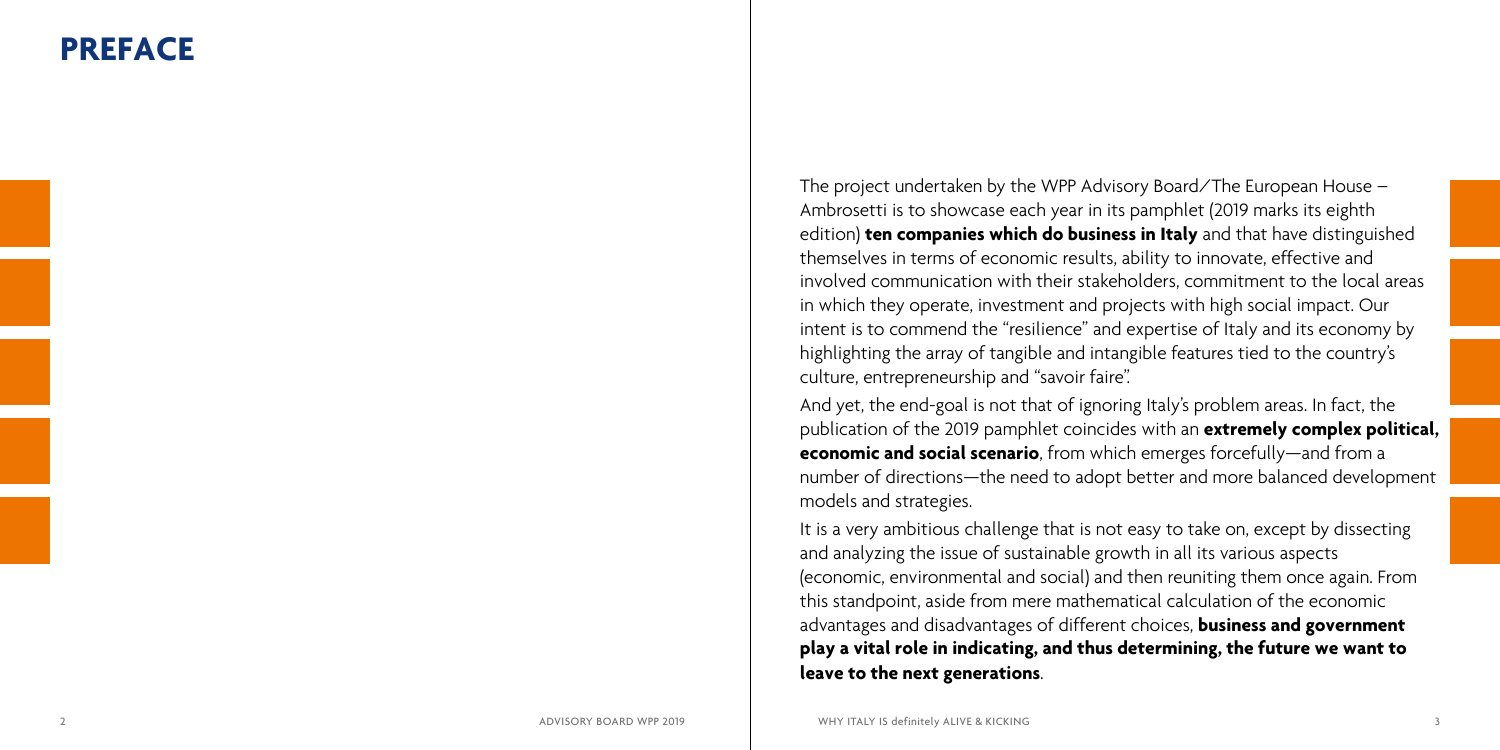## **PREFACE**

In Italy, a growth strategy oriented towards increasingly greater inclusiveness and sustainability is possible, but it currently faces a number of obstacles that are not only technological or economic in nature, but also "cultural" and human. Given this, we believe that government and business – and the people who comprise them – must be placed at the center of this new paradigm shift.

While this transformation will certainly require close collaboration among world leaders and companies, in order to be effective, it must also be **communicated, accepted and implemented into everyday life**. In this, technology and talent can be valid instruments for taking action. Now present in every aspect of our lives, from smart technologies in daily use to high-tech, new technologies can represent a truly effective means, as can the younger generation which is lesswilling to accept inequitable growth and could be the heart and guiding spirit for the social transformation the nation faces.

And it is precisely in the interest of young people that we must welcome this change as soon as possible, but it is also business and today's leaders that must provide the educational tools and structural framework required for this to happen.

The companies featured in the 2019 "Why Italy is Definitely Alive and Kicking" have been selected on the basis of the environmental and social impact of their activity and their contribution to the local areas and communities.

Specifically, they have been divided into two groups of companies:

- **A. Major companies and multinational investors:** Successful and established Italian and international companies that have distinguished themselves for their ability to generate positive economic, social and environmental impact, thus guaranteeing local growth.
- **B. Companies with high potential:** Smaller Italian and international companies that stand out for the significant social-environmental relevance of their economic activity and/or innovative nature of their business and the projects in which they are involved.

These companies are not necessarily the best and the most innovative in their sectors, nor do they represent the only success stories in Italy, but their strategic and investment choices testify to the fact that today, more than ever, Italy calls and is called upon to render its growth more solid, inclusive and sustainable. These ten companies take their place alongside the more than fifty honored in past years. In our view, their stories represent a resource and provide impetus to continue in the building of a more equitable nation. On this challenge depends the future of generations to come, but also the attractiveness of Italy in the medium- to long-term.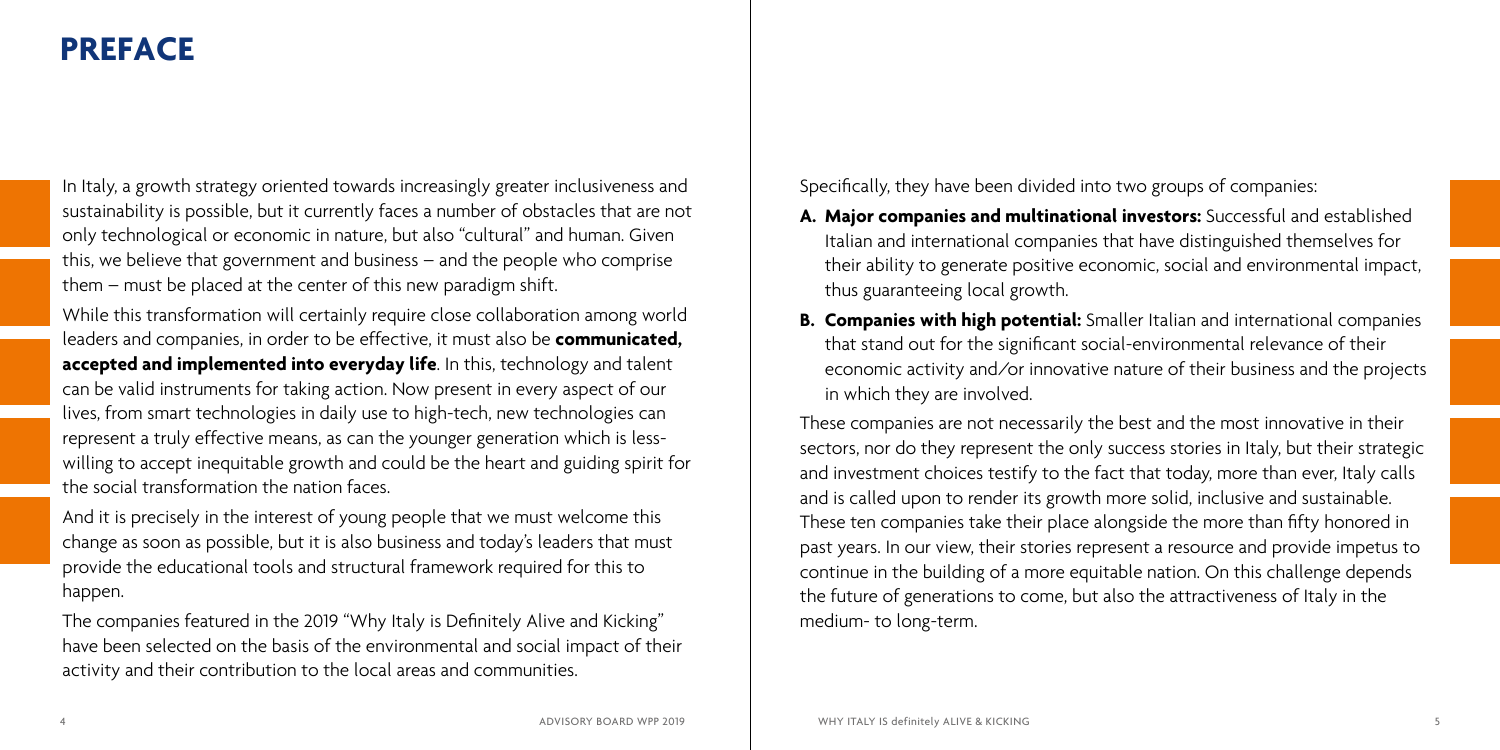## **AB INBEV**

Global leader in the brewing of beer, it manages a full and complete portfolio that is currently organized in three global brands (Budweiser, Stella Artois and Corona) and many international and local brands (for example, in Italy, Birra del Borgo), for a total of over 500 brands.

### **REASON WHY**

The largest company in the world in the beer brewing sector obtained major results in terms of sustainability over the period 2010-2017 and now, for 2025, the Group has set itself challenging goals in line with the Sustainable Development Goals.

### **KEY FACT AND FIGURES**

With 500 brands united in a single Group, AB InBev serves more than 100 countries around the globe, for a total of \$54.6 billion in revenues globally, of which Euro 422 million in Italy where it employs 240 people (more than 180,000 throughout the world). The Group has always been attentive to quality, has received over 191 Beer Awards and to the promotion of smart drinking.



Gallarate Lombardy - Italy

## **ABInBev**

Among those aspects crucial to strategy in recent years is the Group's increasing orientation towards sustainability. An initial set of sustainability goals was developed for the three-year period 2010-2012 which, in terms of the company's activity globally, resulted in an 18.6% decrease in water use, a 12% decrease in energy use, a 99.2% increase in recycling and a reduction in carbon emissions of 15.7%. A second group of goals was set for eight key regional areas for the period 2013-2017. All these goals were reached 100% thanks to the entire company's commitment to sustainability. Among the results of this process have been a saving of approximately 20 billion liters of water over the past five years and over 140,000 tons of packaging and packing materials. The new goals set in 2018 for 2025 shift the focus from inside the company to outside of it and these targets conform with the Sustainable Development Goals defined by the United Nations in 2015. The goals to be attained over the next seven years involve four areas of initiative. In terms of Smart Agriculture, the goal is to be able to provide a 100% guarantee to the 15,000 farmers that work for the company, located in 15 countries, access to agronomic and technological expertise and financial tools. For the Water Stewardship initiative, the company wants to bring to 100% the communities hard-hit by scarcity of safe water resources who will have measurably improved the availability and quality of water. This goal involves 27% of total production generated by 36 plants. Regarding Climate Action, the goal is to raise to 100% the energy acquired from renewable sources, from the 40% level in 2017, which means shifting 6 terawatt hours of electrical energy per year towards renewable sources, making AB InBev one of the major consumers of renewable energy in the world. In terms of Circular Packaging, the goal is to have 100% of product packaging be recyclable or made with recyclable materials – currently at a level of 46% – with the idea that the company is responsible for the entire life cycle of the product and not only until it is consumed. The program includes the contribution of an operative unit dedicated entirely to innovation – the 100+Sustainability Accelerator – which will involve scientists, technicians and entrepreneurs interested in developing and expanding innovation solutions in line with the four areas of initiative.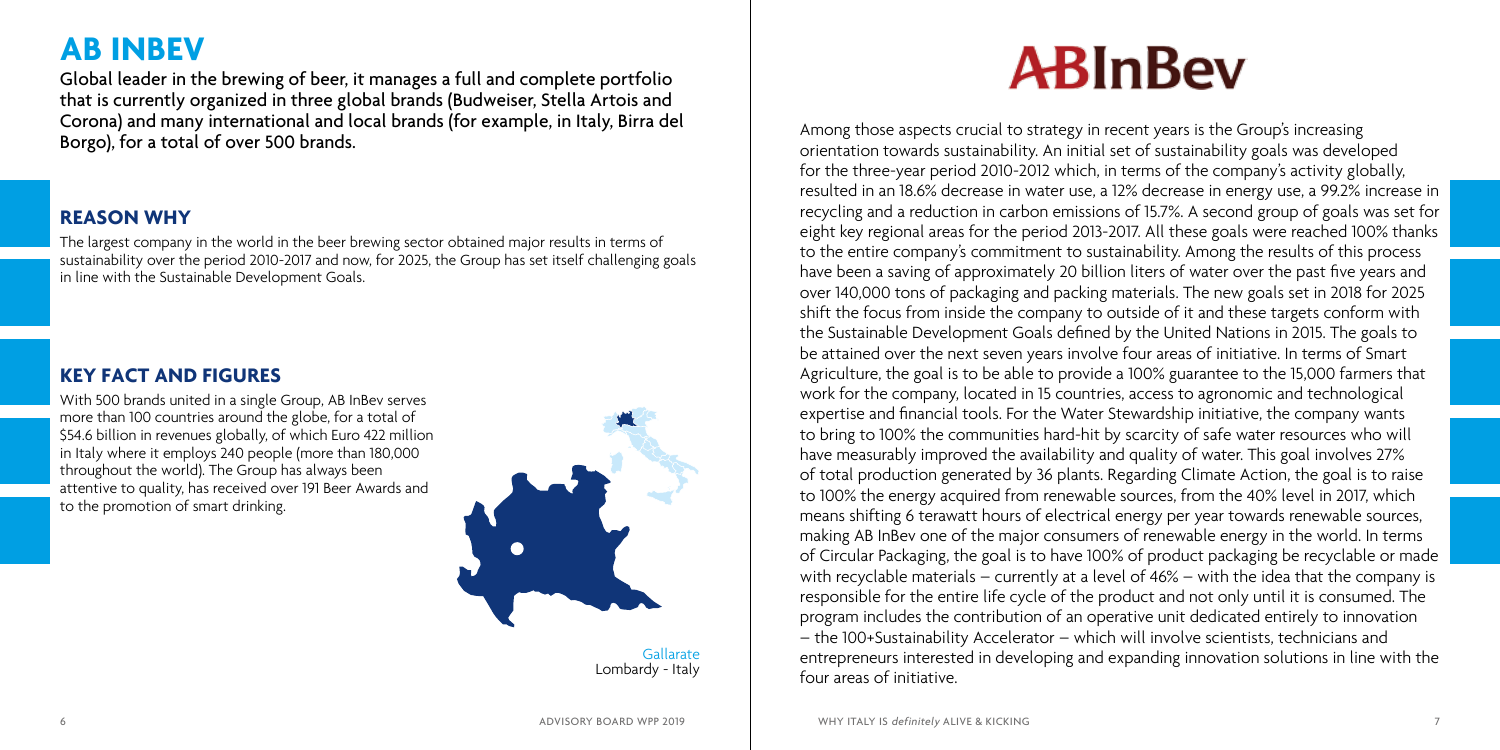## **DIRECTA PLUS**

World leader in the production and supply of graphene-based products for both the consumer and industrial market.

### **REASON WHY**

The graphene products of Directa Plus are natural, chemical-free and created following sustainable methods. The company's perspective is to take part in the building of a world that is cleaner and healthier through the manufacture of natural solutions and products that do not contain harmful substances..

### **KEY FACT AND FIGURES**

In 2018, the company's revenues were Euro 2.3 million (Euro 900 thousands in 2017), with 27 approved patents and 20 pending patents. With an annual production of 30 tons of graphene materials, the company is among the global leader in the production of graphene-based products.



Como Lombardy - Italy



The Directa Plus group is comprised of Directa Plus Plc, Directa Plus SpA, Directa Textile Solutions Srl and Directa Environmental Solutions. Directa Plus Plc is a holding company quoted on the AIM market of the London Stock Exchange since May 2016. Directa Plus SpA, founded in 2005 and headquartered in Lomazzo (Como), is the operational arm, involved among others in research, production, management of intellectual property and sales. Directa Textile Solutions Srl is a subsidiary of Directa Plus SpA and is responsible for the sale of graphene-based functional textile membranes. Directa Enviromental Solution will provide decontamination services in the oil & gas field. Directa Plus's graphene nanoplasticbased products – marketed under the "Graphene Plus" (G+) brand – are natural, chemicalfree, dermatologically tested and manufactured using sustainable methods. In fact, the manufacturing process is designed to meet the requirements of large-scale supply chains in terms of volume, cost and quality control. Graphene is an additive and active material which, when combined with other materials, it improves the quality, allowing the creation of new high-performance products and the re-launch of mature products. Its field of application is extremely vast and spans a range of sectors, from industrial to textiles and environmental one. In particular, in the textile field, graphene improves heat control in garments to which it is added. This allows products to keep the body cool in warm climates and retain heat under lower temperatures; it also has antibacterial properties. Clothing with Graphene Plus has already been made in sportswear (Colmar, Oakley), workwear & military (Alfredo Grassi) and fashion (Loro Piana). Furthermore, graphene is used in many other products, including asphalts and tires for cars and motorcycles, as well as anti-pollution solutions to clean water of oil. In fact, in 2013, Directa Plus was recognized by the Italian Ministry of the Environment as being one of the top-ten Italian SMEs with cleantech applications (processes and technologies with low environmental impact). Currently, it is involved in creating a graphene-based product, Grafysorber, capable of reclaiming water from hydrocarbons and other contaminants both for adsorption capacity and for the possibility of recovery and disposal of adsorbed materials. The technology they have developed involves using sheets of graphene and has proven to be much more effective than the systems currently available on the market. The tests carried out in Italy, Romania and Nigeria have confirmed an absorption rate of the product that is five times greater than existing solutions: Grafysorber is capable of absorbing 100 times its weight in contaminants.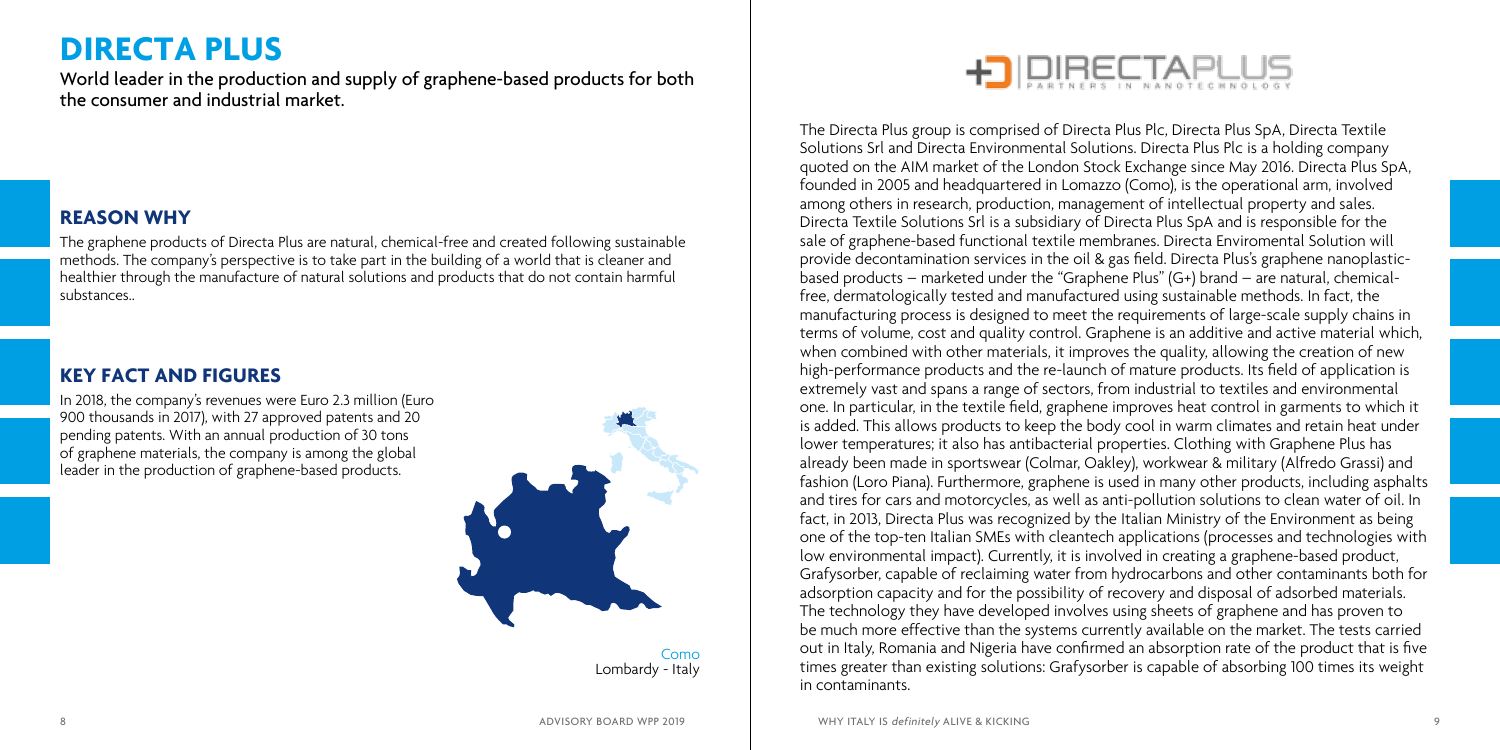**D-ORBIT**

Provides products and services for the space sector that cover the entire life cycle of a space mission: preliminary design, development of the satellite platform, manufacture and integration, inspection, launching and putting into orbit, operations and removal at the end of the life cycle.

### **REASON WHY**

An Italian benefit corporation since 2014, its vision is to provide end-to-end solutions to improve new and traditional space sectors, increment the profitability of space activities and guarantee the sustainability of human activity not in orbit.

### **KEY FACT AND FIGURES**

Founded in March 2011, it currently has five offices around the world, including one in Portugal, one in the United States and one in England, as well as 50 employees. It was the first aerospace company in the world to be granted the B-Corp certification. Since its founding it has been the recipient of around 18 prizes and awards, including the B-Corp Best for the World award which D-Orbit has received every year since 2016.



Como Lombardy - Italy



D-Orbit was founded with the goal of becoming the no. 1 orbital transport company in the world. Its first step was to develop D3, a solution to permit operators to remove their satellites from orbit in a safe and controlled way, thus guaranteeing a reduction in end-ofmission costs and time frames while maintaining orbits clean for future missions.

In 2017, the company expanded its business by introducing products and services that could also cover the initial and central phases of satellite missions. This major expansion was made possible by the development of "InOrbit NOW", a solution which includes satellite launching and positioning services, mission control software and a series of additional services. InOrbit NOW makes it possible to rationalize the launching, maintenance and orbital traffic of satellite constellations. These will have enormous commercial and social importance because depending on them, for example, are the development of telecommunications infrastructure in emerging countries, relief in areas affected by natural disasters and precision agriculture.

D-Orbit's vision is, in fact, to guide the space industry towards a sustainable and profitable future for all.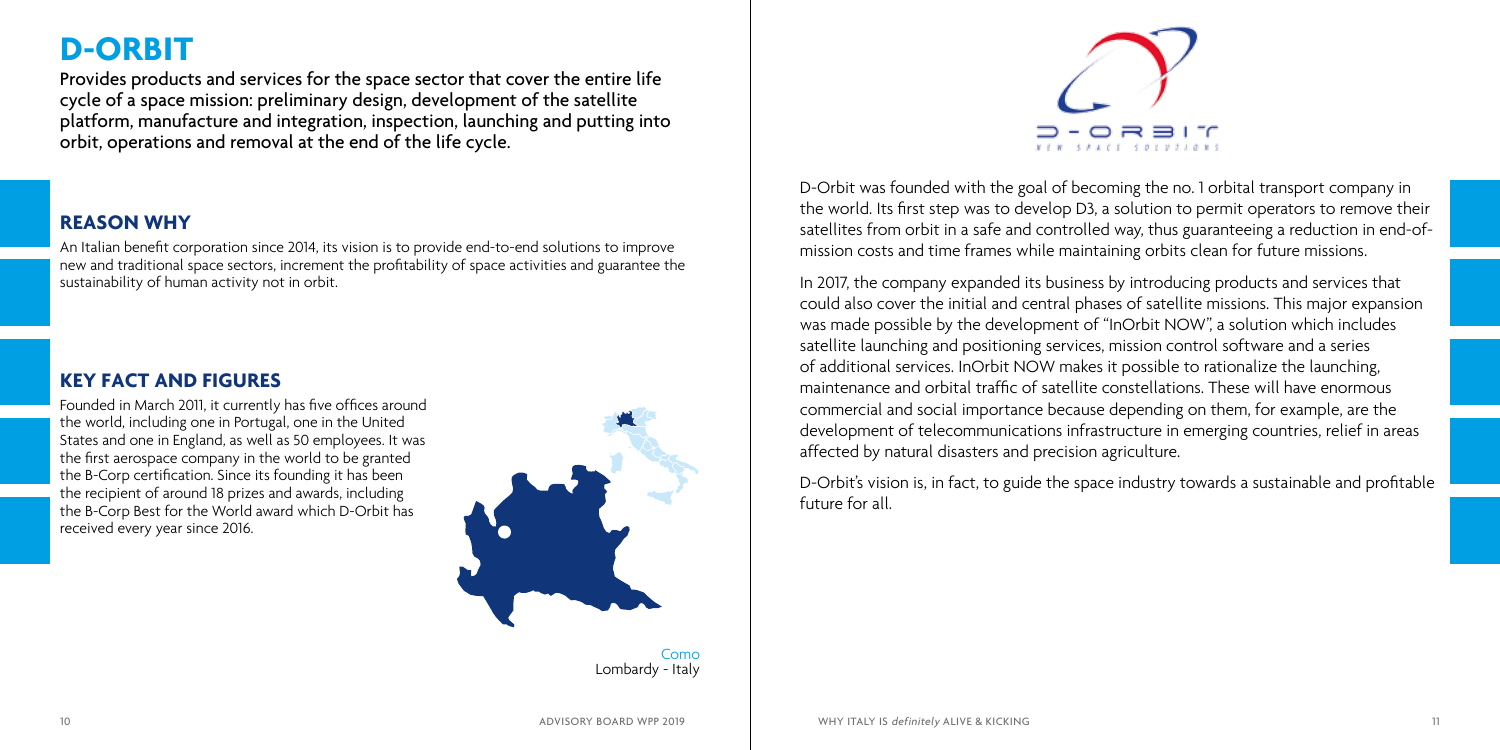## **EUROPEA MICROFUSIONI AEROSPAZIALI**

World leader in the production of high-precision superalloy components for turbines for civil and military aero engines and ground based electricity generation plants.

### **REASON WHY**

An engineering company wholly-owned by Rolls Royce since 2010, EMA has promoted the creation of a network of local companies called PoEMA (Polo Europeo Microfusioni Aerospaziale – European pole of aerospace micro casting), a project begun in 2014 involving cooperation in production and technology to reduce costs and pool employee benefits among fifteen companies in the province of Avellino, generating new skilled jobs adding two bringing back to like two large industrial buildings abandoned by their previous owners.

### **KEY FACT AND FIGURES**

Since 2014 revenues have grown at a compound average annual rate of 17.4%, from Euro 54m to 102m in 2018. The employee headcount has also almost doubled, from around 450 to 724. During this development, above all in the last years, EMA has benefitted from working side by side with Invitalia, as part of a 48m local investment plan, (41m in expansion and seven million in R&D) with two development contracts (TEMA and PoEMA phase 1).



Morra de Sanctis, Avellino Campania - Italy



Operations began in 1998, as a JV between Finmeccanica and Rolls-Royce, which took 100% ownership in 2009.

In January 2013, EMA signed the "TEMA" contract with Invitalia, the Italian national agency for domestic investment and economic development, controlled by the Ministry of Economy and Finance. The contract covered Euro 34m production related investments and Euro 2.6m for R&D.

In 2014 (PoEMA) was established, a grouping of nine companies, to strengthen the aerospace sector in Irpinia and create a precision casting centre of excellence with a new organizational model. PoEMA brought together the members of the supply chain to create an integrated manufacturing process. The PoEMA first phase development contract between Invitalia and the PoEMA members was signed in 2016, resulting in investments worth seven million euros Euro 4.5m R&D expenditure.

The development program was completed in 2018, and all partners achieved their goals from the point of view of development, investment and employment growth, with the creation of around 200 new jobs.

The business network also acts as an aggregator of welfare services so as to obtain services that would otherwise be inaccessible at the level of individual companies due to their small size. The services shared to date are the canteen, the nursery school and a Euro 30,000 scholarship scheme for the children of employees for the 2018 - 2019 school year.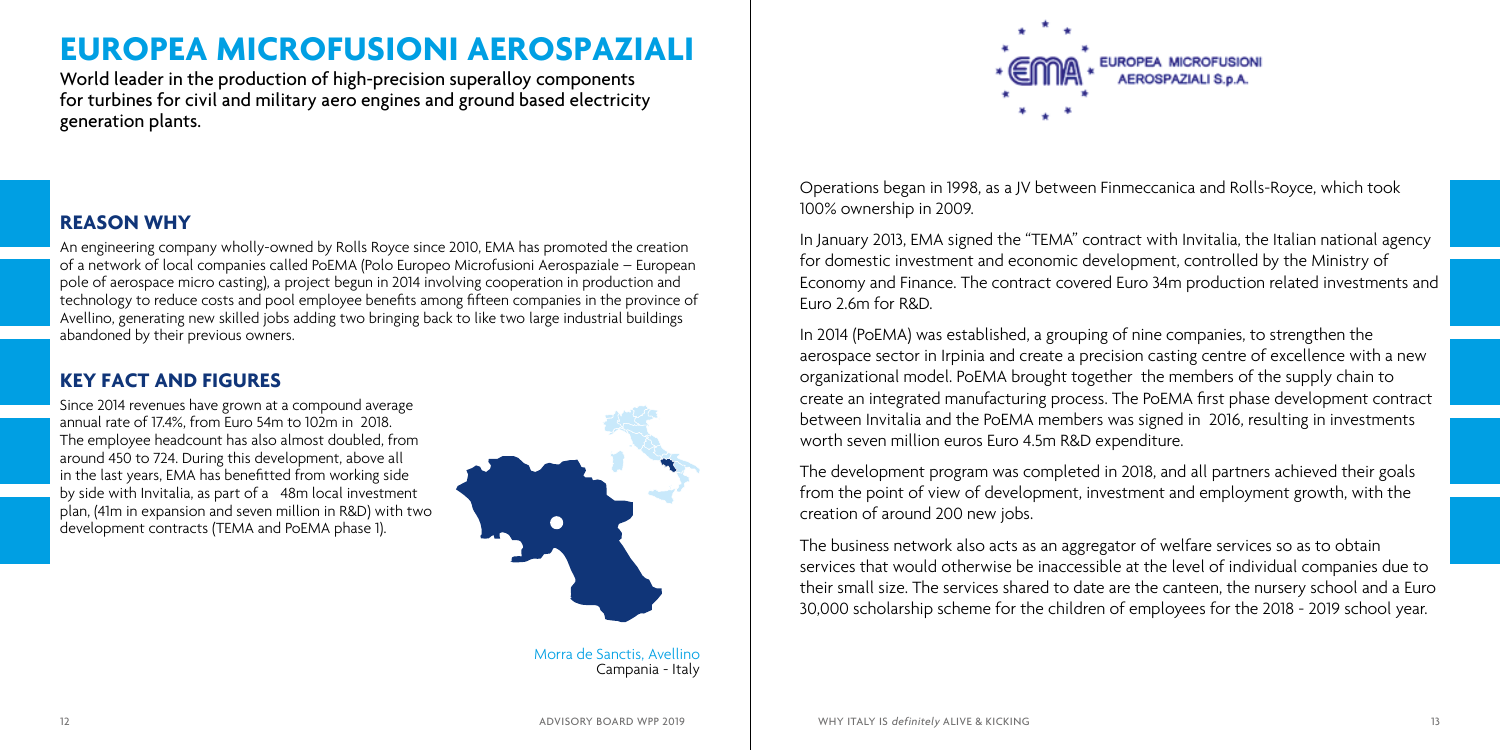## **ILLYCAFFÈ**

Market leader in the production and distribution of sustainable high-quality coffee.

### **REASON WHY**

The company has always been involved in initiatives to protect and develop a sustainable supply chain, which it controls through incentive mechanisms and training of local communities through which it is divided.

### **KEY FACT AND FIGURES**

With Euro 483 million in revenues in 2018 and 1294 employees around the globe, the illycaffè Group is one of the main players in the production and marketing of coffee in Italy and throughout the world. Globally, as of 2018, it had 259 mono-brand stores, over 1,500 "artisti del gusto" (skilled baristas) and 28 "Università del Caffè" campuses. Its product, marketed in 144 countries on all continents, is composed of a unique blend of high-quality, 100% Arabica coffee from nine different sources, selected each season from over 20 production areas.



Trieste Friuli Venezia Giulia - Italy



illycaffè has always oriented its strategies towards a sustainable business model that integrates economic goals with those that are socially and environmentally focused. The company's goal is to create value for all players along the production chain through a process of on-going improvement.

Over the last few years, the company has developed a program of corporate social responsibility that includes environmental management systems, optimization of energy use, research and innovation, shared responsibility, traceability of raw materials and support for local communities – all from a long-term strategic perspective. The illycaffè supply chain is based on four basic cornerstones: selecting and working directly with the best Arabica producers in the world who are capable of meeting illycaffè requisites; transferring knowledge through illy agronomists and the Università del Caffè, by sharing agronomic best practices for quality production that respects the environment; recognizing the high quality of the crop through a price that is higher than that of the market to stimulate continuous improvement and render production sustainable; and building an illy Community that involves growers and creates a culture of excellence through direct relationships based on knowledge, sharing and growth. Among the most recent initiatives promoted by the company is the public/private sector partnership signed in January 2019 with the United Nations agency, UNIDO, whose goal is to develop farming supply chains in Mozambique, including that of coffee. The goal is to increase the income of small local producers in the area of the Quirimbas National Park in the province of Cabo Delgado by improving the technical and entrepreneurial skills of the students at the Bilibiza Agricultural Institute that will allow them to take an active role in the development of sustainable production, enhanced product processing and more effective marketing. The project will contribute to spreading the coffee culture in the African country, reinforcing the diversification of local crops and offering the opportunity to introduce on the market the local Racemosa variety.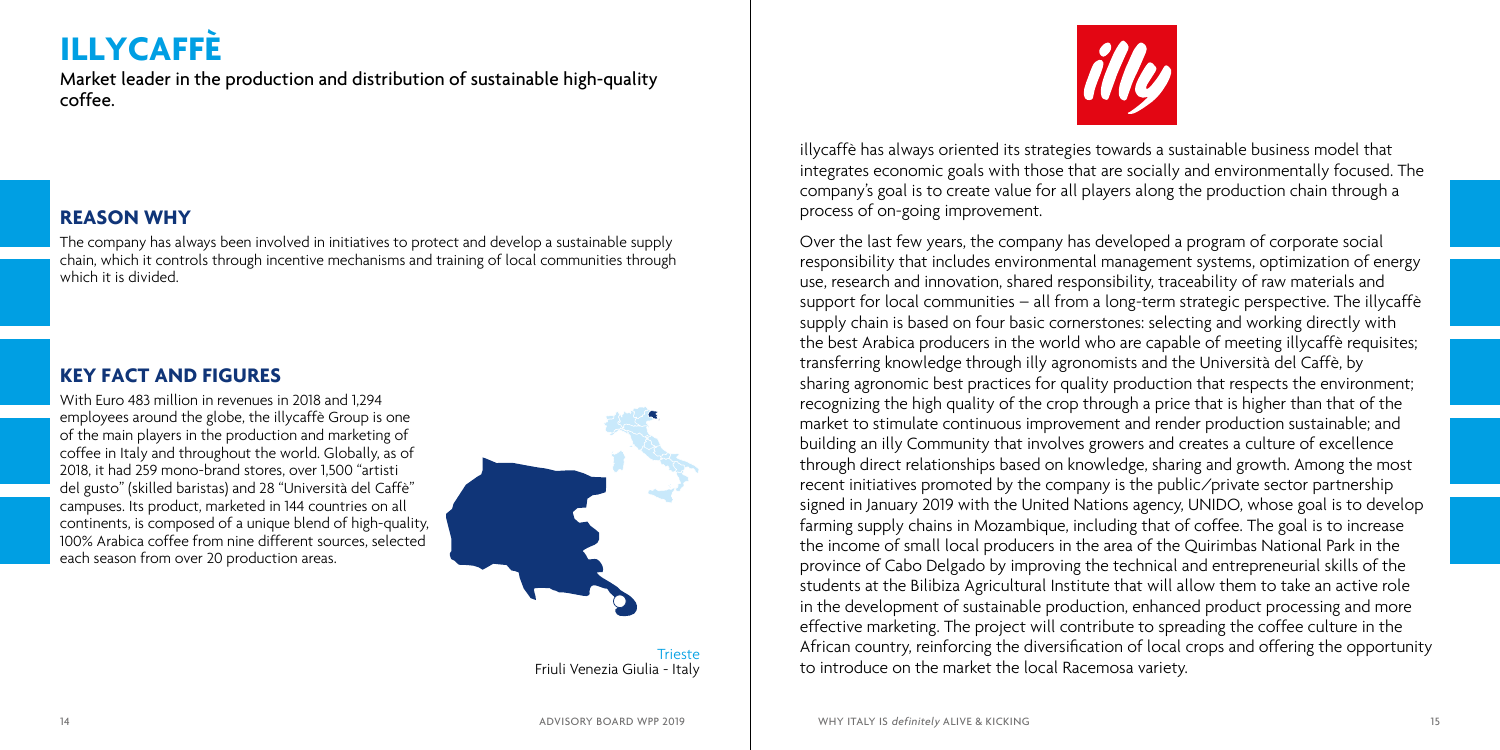**IREN**

The Iren Group is one of Italy's most important public utility companies for local areas. It is a multi-service company, in particular supplying electrical energy and district heating systems, supplying gas and electricity, managing the water and environmental cycle, and in the sale of energy commodities and value-added services.

### **REASON WHY**

Since its founding in 2010, but with 100 years of activity to its name, thanks to its economic dimension and activation of the supply and subcontracting chains, Iren has contributed to the creation of significant value added for local areas and their resilience and sustainable development. The main positive impacts of the Group on the environment can be broken down into four macroareas: decarbonization, thanks to energy efficiency initiatives and generating capacity that is over 75% renewable or comparable; circular economy, based on sorted waste and waste recycling; water resource management with major results obtained in reducing leakage and increasing service quality; and resilient cities, thanks to national leadership in district heating systems and the development of e-mobility.

### **KEY FACT AND FIGURES**

Its revenues in 2018 were over Euro 4 billion and it employs over 8,000 people, with an over 80% growth in the number of employees in the last five years. It has over 1.8 million customers in the energy sector, 2.8 million residents served by the integrated water cycle and more than 2.3 million residents served by environmental services. In addition, through its direct and indirect economic activities, the Group activates supply and subcontracting chains worth over Euro 1.5 billion and employs over 19,000 people in addition to its direct employees.



Reggio Emilia Emilia Romagna - Italy

## **Iren**

The Group's commitment to sustainability can be seen in its numerous initiatives that promote the transition of Italy towards a circular economy model. Iren contributes to the sustainability of the national energy mix. From 2014 to 2018, the electrical energy generated from renewable sources increased by 40.2%, reaching the equivalent of what would be required to satisfy two weeks of the nation's electrical demand or the annual demand of 900,000 Italian families.

Also in terms of sorted waste, at the end of 2018, in the area served by the Group, the percentage was 64.3%, compared with the national average of 55.5%, and almost in line with the goal of 65% set by the European Union for 2035.

Regarding the efficient use of water resources, through the implementation of targeted measures, compared with 2017, Iren has reduced by 2.5% water consumption in production processes.

Investment and work on aqueduct systems has made it possible (the perimeter being equal) to reduce by 2.5% compared with 2017 water usage from the environment for the distribution of drinking water, thus saving 400 tons of oil equivalent.

In addition to its environmental commitment, over the years the Group has implemented projects designed to promote skills and expertise – a flexible and smart organization paired with structured processes of talent and performance management.

In 2018, these initiatives produced significant results: the hiring of 313 new employees (72% under the age of 30), major investment in training that involved 95% of its employees and more than 300 participants in a smart working experimental project.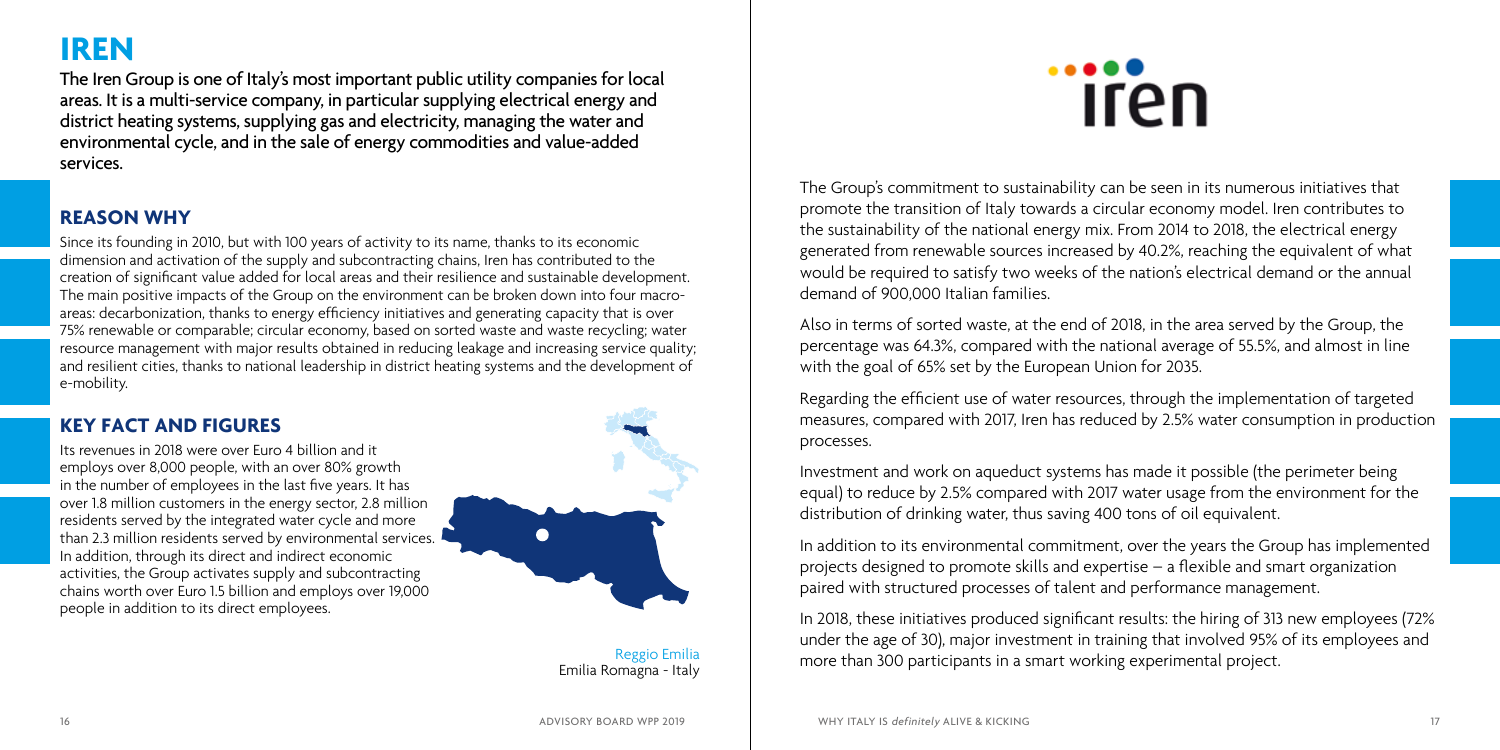## **MONDELEZ INTERNATIONAL**

International company, leader in the snacking sector.

# **SNACKING MADE RIGHT**

Launched initially ten years ago, the Harmony sustainable farming program promotes biodiversity and good environmental practices in European grain production. Co-created throughout the wheat supply chain together with farmers, cooperatives and millers, the program involves the commitment of partner farmers in following sustainable methods in wheat cultivation and processing in exchange for a harvest bonus.

The primary goals of the initiative involve improving irrigation efficiency, soil protection, safeguarding local biodiversity and reducing  $CO<sub>2</sub>$  emissions, while at the same time increasing farmer profits.

The initiative involves 1,700 farmers, 13 millers and 21 cooperatives in France, Spain, Poland, the Czech Republic, Belgium and Italy, resulting in the harvest of 177,000 tons of Harmony grain each year. To-date, 75% of the cookies sold in western Europe contain Harmony wheat  $-60\%$  of the EU total.

In addition to promoting sustainable farming methods that contribute to limiting the environmental impact of farming and reducing soil depletion, in February 2019, Mondelez launched an initiative aimed exclusively at the Italian market.

In fact, starting in February 2019, Oro Saiwa Classico utilizes only 100% local wheat from farms in the provinces of Alessandria, Asti, Pavia, Turin and Cuneo, all within a 75 km range of the Saiwa plant in Capriata d'Orba (Alessandria).

A choice with significant spin-offs for the supply chain and involving 173 farms, twelve cooperatives, two mills and a total of nearly 2,940 cultivated hectares for an overall yield of 14,400 tons of wheat.

### **REASON WHY**

Through its business activity the company aims to lead the future of snacking by offering the right snack, for the right moment, done in the right way. With the purpose "Empower people to snack right", Mondelez International aims to contribute to the adoption of balanced snacking habits, by ¯ producing and marketing safe and sustainable products in terms of origin, production procedures and delivery methods, generating a positive impact for the people and the planet. In 2018, Mondelez ¯International announced, among its sustainability programs, its intention to extend the Harmony program, the company's initiative to procure sustainable wheat in six European markets in order to cover, by 2022, 100% of its cookie brands in the European Union, resulting in a 60% increase in production over the last year. In addition, since February 2019, the classic version of the long-time favorite Oro Saiwa cookie, present in Italy since 1956, has been produced exclusively with 100% Italian wheat.

### **KEY FACT AND FIGURES**

Snack sector multinational with products sold in over 160 countries with revenues of \$26 billion in 2018. The company is active in five major business segments that include the following categories: sweet and savory snacks, chocolate, drinks, cheese, chewing gum and candy. The Mondelēz International product portfolio includes such international brands as Cadbury Dairy Milk, Oreo, Milka, Toblerone and Trident, as well as Italian Brand of recognized excellence such as Sottilette®, Philadelphia, Fattorie Osella, Oro Saiwa, Tuc, Cipster, Fonzies, Ritz, Halls and Mikado. With its headquarters in Milan and two factories in Caramagna and Capriata d'Orba, the Company has been a leader in the Italian food industry for 50 years.

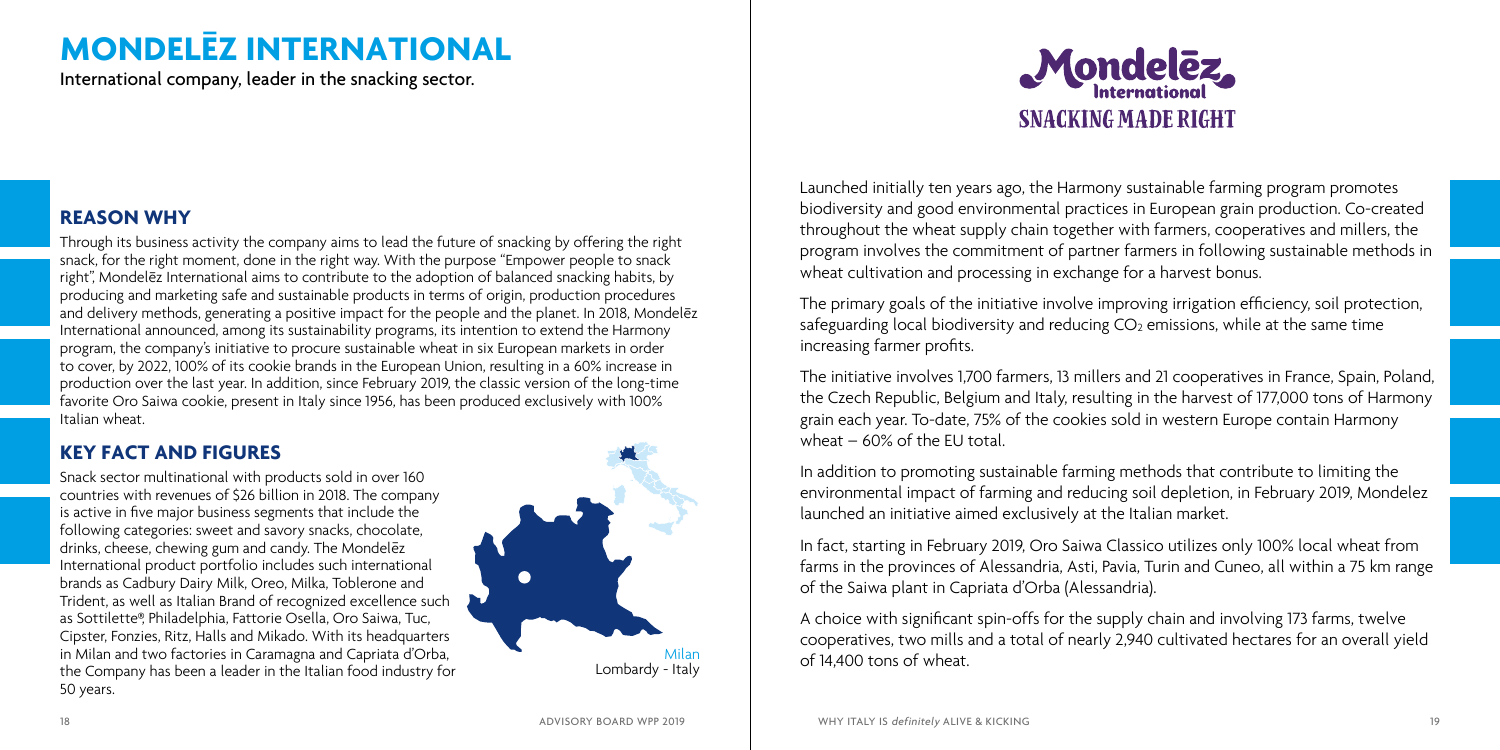## **NOVAMONT**

Leading Italian company on an international level in the bioplastics sector and in the development of bioproducts and biochemicals, for the production of biodegradable and compostable products in various sectors of use (agriculture, waste management, food packaging, food service).

### **REASON WHY**

Promoting a bioeconomy model based on the efficient use of renewable resources and on regional regeneration. Starting from local areas, Novamont activates biorefineries integrated into the area through the reconversion of industrial sites that are no longer competitive, while respecting local conditions and in partnership with all players in the supply chain.

### **KEY FACT AND FIGURES**

Revenues in 2018 were Euro 238 million, and it employed around 441 people in Italy (+5.5% compared with 2017), of which 95.5% with an open-ended contract, 12% under the age of 30 and 20% involved in research and development. In addition, the company benefits from the contribution of nearly 260 national and international partnerships in R&D projects involving other companies, research centers, universities, associations and government and municipal entities. Novamont is active abroad with offices in Germany, France and the United States and with a representative office in Brussels (Belgium), and is present through its distributors in over 40 countries on all continents.



Piedmont - Italy



Novamont's roots are in the Montedison School of Material Science where a number of researchers began to develop the project for integrating chemistry, the environment and agriculture. Today, Novamont's bioeconomy model for the production of bioplastics is based on three pillars.

The first is the regeneration of industrial sites that have been abandoned or are no longer competitive, bringing them back into use through technologies and installations that are world-class. In this way, Novamont contributes to regenerating industrial and rural areas that risk becoming derelict, with positive spin-offs for employment and the local economy, while at the same time reducing environmental impact. Despite the highly internationally-oriented nature of the sector in which Novamont operates, in 2018 its purchase invoices from local suppliers (those whose corporate headquarters are in Italy) amounted to Euro 121 million, 62% of the total purchases.

The second is the integrated local agricultural supply chain based on sustainable farming methods that respect biodiversity and aquatic and terrestrial ecosystems. Novamont makes sure that the production of renewable raw materials does not occur in areas with a high level of biodiversity and high carbon reserves. It also promotes good farming practices and has signed supply chain agreements with farmers and their associations that work alongside them in spreading sustainability.

The third is the creation of products and applications designed to solve specific problems strictly connected to water and soil quality, such as organic waste management, soil depletion and water pollution, to create a virtuous system with positive spin-offs for  $S_{\text{1}}$  society as a whole.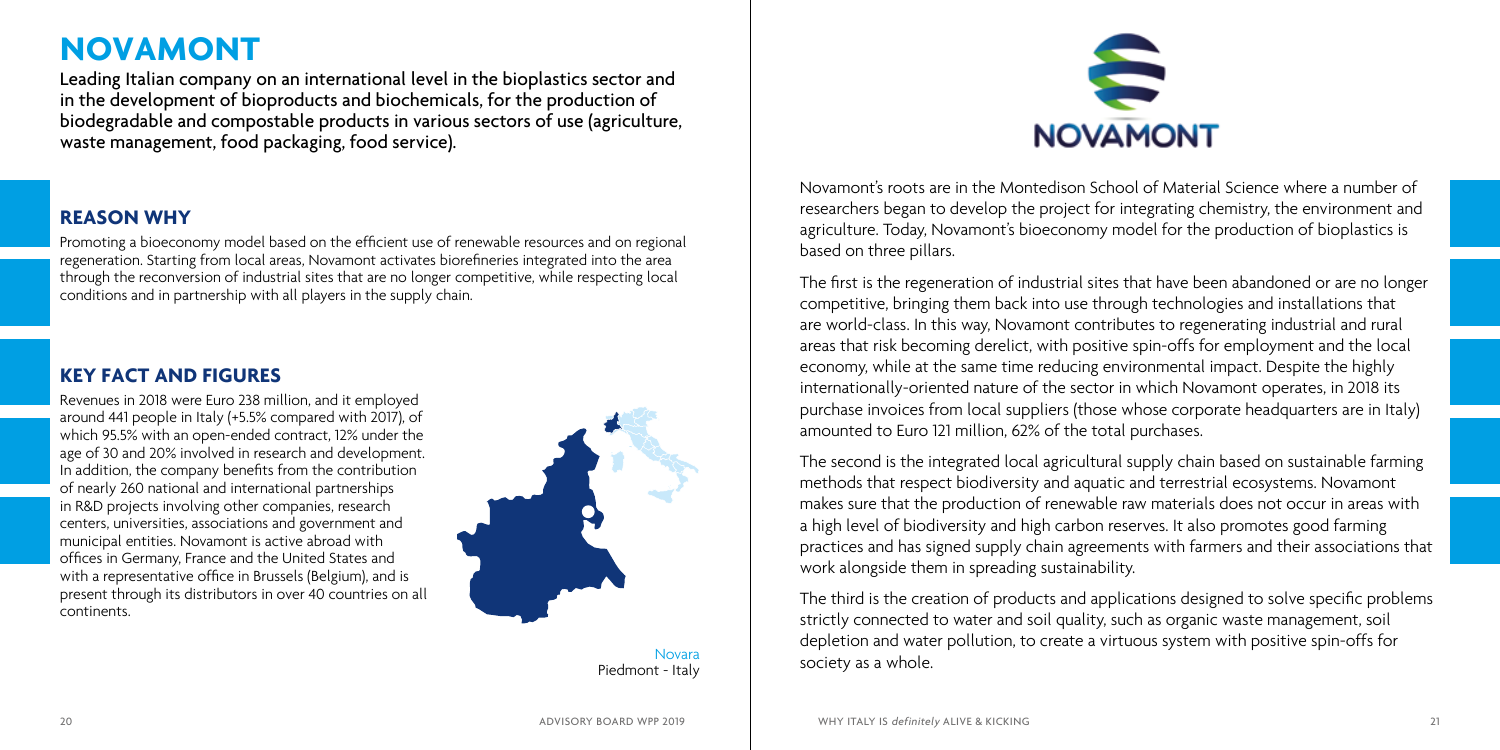## **OLEIFICIO ZUCCHI**

Production and marketing of vegetable and olive oils in its consumer retail business unit through which it produces and distributes olive and vegetable oils both under its own and private labels, as well as its wholesale unit that serves the food industry as a supplier of oils in bulk.

### **REASON WHY**

The desire of the Oleificio is to consolidate its position in Italy and win over a growing share in foreign markets by utilizing an important strategic approach that starts from a broad-ranging concept of sustainability based on it being the no. 1 producer of sustainable EVO oil in the world.

### **KEY FACT AND FIGURES**

With a history that spans 200 years, revenues in 2018 were Euro 194 million, with an overall growth of +17% since 2015, and over 150 employees (90% with an open-ended contract). The Oleificio's oils are exported to 47 countries around the world.



Cremona Lombardy - Italy



The company dates back to 1810 and, historically, it was active in the production of vegetable oils, especially in bulk and bottled for third parties. With the years it developed its olive oil business and, to-date, it has obtained numerous certificates, most of which anticipating regulatory measures for the sector and setting quality standards through voluntary certification. This commitment has also been extended and is requested on the supply chain level from nearly all suppliers who are required to respect the high standards of quality and transparency. Its primary strategic objective is to define its supply chain and highlight its sustainability.

Since 2012, with the introduction of the Zucchi brand, a challenging development plan was set based on the sharing of goals among all players in the chain. This development phase was reinforced in 2013 through the Progetto di Filiera Zucchi which, over 2016 and 2017, led to the introduction on the global market of the first 100% sustainable Italian EVO oil.

The Filiera project is broken down into three phases. The first phase was launched in 2013 with the repositioning of the Zucchi brand and is centered on highlighting the art of blending. The second phase involved the development of the "Consigliati da Legambiente" (Recommened by the Legambiente) product line through standards defined together with the Legambiente Onlus environmental organization. The third phase calls for the development, together with CSQA Certificazioni, of two further standards (one for EVO oils and one for vegetable oils) that commit the entire production chain to undertaking a specific plan of quality improvement, traceability and sustainability through the imposition of more stringent requisites than those provided for in current regulatory standards. The significant development of the Oleificio Zucchi in recent years was mostly driven by tracked and sustainable products, that have been accountable for the 40% of turnover growth from 2015 to 2018.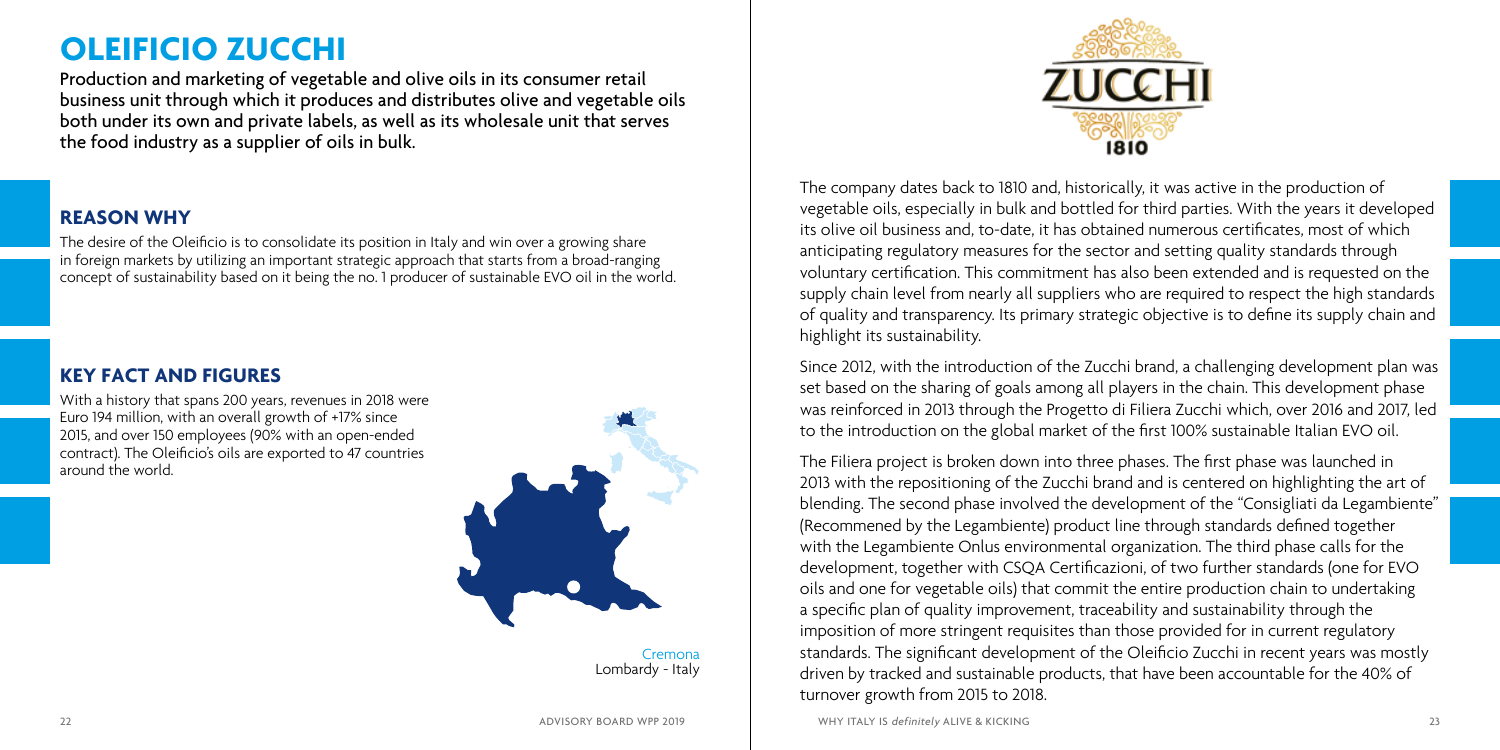## **PHILIP MORRIS ITALIA**

It is one of the leading global players in the tobacco sector, with products sold in 180 countries and a portfolio that includes 6 of the 15 largest international brands. First mover in the sector of alternative tobacco products, is engaged in the design, production and marketing of new generation products, whose main product to date is IQOS.

### **REASON WHY**

It has been undergoing a process of profound transformation since the 1990s, focusing on alternative products to traditional tobacco products (heated tobacco and electronic cigarettes), based on the absence of combustion, potentially reducing the risks for smokers. In 2014 PMI launched IQOS, the first heated tobacco product, in the Italian and Japanese markets to reach 47 markets today. The company's revolutionary goal is to create a smoke-free future by replacing cigarettes with newgeneration products.

### **KEY FACT AND FIGURES**

The Group is active in Italy through two affiliates: (i) Philip Morris Italia s.r.l. based in Rome, which deals with the marketing of tobacco products and employs about 1000 people; (ii) Philip Morris Manufacturing and Technology Bologna s.p.a. with headquarters in Bologna, a center for the development and production of innovative and alternative products to traditional cigarettes, which in 2016 inaugurated the Crespellano (BO) plant, the result of a green-field investment of approximately 1.2 billion euros and which, together with the existing plant, currently employs more than 1,600 employees. The plant ships to over 40 countries for a total value of around 700 million euros in 2017 alone. Philip Morris Italia is the first buyer of tobacco in Italy thanks to the multi-year commitments signed with the MIPAAFT, envisaging investments of up to 500 million euros total in 5 years.



Rome Lazio - Italy



The innovation introduced in the market has the objective of significantly affecting the damage caused by the combustion of tobacco, thanks to the replacement of this process by heating. This process makes it possible to cancel the presence of smoke, significantly lowering the levels of harmful and potentially harmful components.

Total investments in research and development of new products, from 2008, amount to over 6 billion dollars, and have seen the involvement of more than 400 scientists, technicians and engineers working in two Philip Morris International's research centers - in Singapore and Neuchâtel - who work every day to perfect innovative products.

The production of innovative tobacco sticks is concentrated in Italy, at the production plant in Crespellano (Bologna), thanks to which, from 2014 to 2017, it was calculated that each euro invested generated an additional 2.1 euros of indirect purchases and an induced effect amounting to 1 billion and 700 million euros, with a multiplier of 3.1. The volume of investments has produced a multiplier effect on the value added for the country, with a multiplier of 3, almost 4 if we consider the employment impact in the Italian economic system through the creation of 10,900 jobs.

In the world, to date there are over 10 million consumers of the manufactured product in Bologna, most are registered in Japan and Korea, the Europe follows.